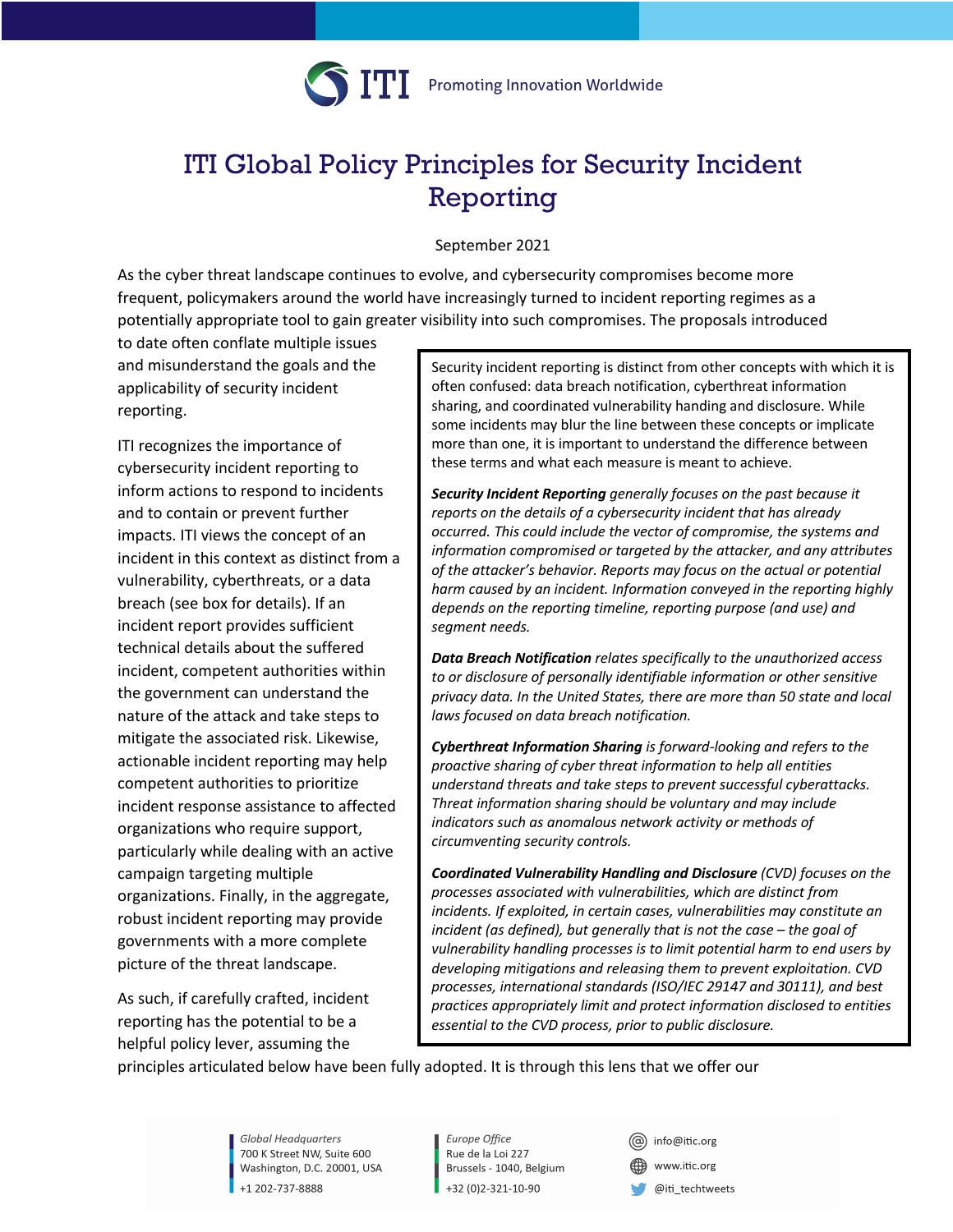recommendations on the key areas that global policymakers must consider in developing an effective, efficient security incident reporting regime.

## Develop and Adopt an Incident Categorization Model

Policymakers should ensure that the threshold for reporting requirements is mapped to specific criteria and specific incident severity levels related to identifiable harms, such as to public health and safety, or operational disruption.<sup>1</sup> Reporting requirements should only focus on severe and significant attacks that cause actual disruption or loss and should include specific parameters. An incident categorization model or matrix<sup>2</sup> can represent the severity of an incident more accurately which helps with the prioritization of incidents and ultimately supports more precise reporting. Focused reporting that is limited to severe incidents reduces the burden on information security teams and frees up resources for the essential tasks of examining and remediating incidents and securing the organization's systems. Moreover, it reduces the likelihood of an informational overload for applicable authorities that would undermine their ability to prioritize responses and divert limited agency resources from critical risk mitigation activities. These considerations are also key in the context of defining the scope and object of reporting (e.g., avoiding the confusion of 'incident' with other concepts or expanding to 'potential' incident reporting). We recommend policymakers advance the joint understanding of the matrix and severity concept, by facilitating consensus-driven processes.

## Establish Feasible Reporting Timelines Commensurate with Incident Severity Level

Any incident reporting policy proposal should ensure that reporting timelines are aligned with global best practices. The required timelines should be commensurate with incident severity levels but allow for at least a 72-hour reporting window after an entity has verified the incident. Anything shorter is unnecessarily brief and injects additional complexity at a time when entities are more appropriately focused on the difficult and resource-intensive task of understanding, responding to, and remediating a cyber incident. Shorter timelines also greatly increase the likelihood that the entity will report inaccurate or inadequately contextualized information that will not be helpful, potentially even undermining cybersecurity response and remediation efforts. Furthermore, since the information available 72 hours after the incident may be limited, we advise policies to allow for a flexible approach, where more complete information can be provided after a longer period of time and updated as additional information is acquired. This period of time should be no shorter than a month.

## Limit Incident Reports to Confirmed or Verified Incidents

Incident reporting requirements should be limited to confirmed or verified incidents, as opposed to requiring entities to require "potential incidents" or "near misses." Requiring the reporting of "potential" incidents does little to improve cybersecurity and could inadvertently create an information overload, preventing the competent authority from prioritizing actual, confirmed incidents, and undertaking appropriate action to respond, particularly when it is not clear what would constitute a "potential" incident. It may also divert resources away from information security teams within organizations, who should be focused on responding to significant incidents, instead of expending those resources to report potential incidents or near misses. Reporting verified or confirmed incidents

<sup>&</sup>lt;sup>2</sup> Similar approaches have been proposed by  $CISA$  and are already adopted by the UK and Australia.



<sup>&</sup>lt;sup>1</sup> Currently, the US approach to categorizing cyber incidents in the National Cyber Incident Response Plan defines a "Significant Cyber Incident" as a cyber incident that is (or group of related cyber incidents that together are) likely to result in demonstrable harm to the national security interests, foreign relations, or economy of the United States or to the public confidence, civil liberties, or public health and safety of the American people.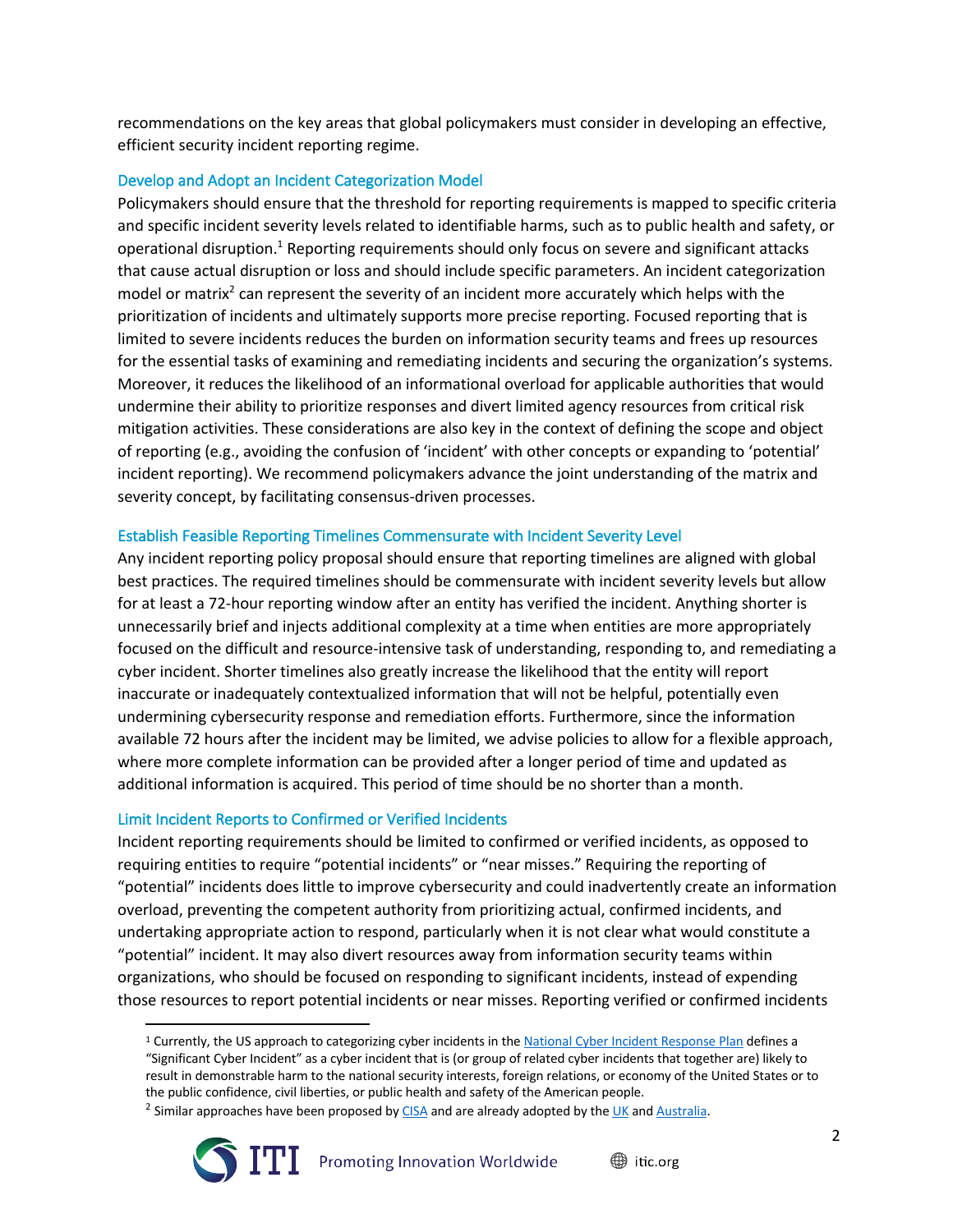that have been well-defined and scoped will help to avoid a culture of overreporting that will strain limited incident response capacity and capabilities inside and outside the government. It will also help ensure that information received is useful and actionable.

## Limit Responsibility for Reporting Only to the Compromised Entity

Any incident reporting policy proposal should ensure that the reporting obligation falls only on compromised entities. Vendors and third-party service providers should not be required to report to competent authorities cybersecurity incidents that have occurred on their customers' networks. Such a requirement would pose numerous challenges to normal business operations, including potentially forcing vendors or third parties to disclose business confidential information of such customers or breach their contractual obligations. Additionally, many vendors and service providers operate globally, so broad reporting requirements would not only affect business operations but would potentially cause international conflicts of law. Finally, since incident responders often operate on retainer or are called in only in the event of a breach, they would be unlikely to have additional useful information to report, and any information provided would be duplicative of what the compromised entity is already required to provide. Therefore, a requirement that captures third-party providers to also report an incident risks diverting resources at critical initial moments and, in the long term, could risk discouraging companies from engaging third-party services entirely.

## Ensure Confidentiality and Appropriate Protections around Sensitive Information Shared with or by Competent Authorities within the Government, including Against Regulatory Use

It is imperative to have strong and transparent rules about the confidentiality and use of incident information that is shared with or by competent authorities within the government. Such rules should govern not only the protected dissemination of incident information with regulatory authorities but should preclude direct or indirect regulatory use of such information. Such rules should additionally govern how unclassified information on a specific incident is further shared within the government, with other governments, and with nongovernmental entities. These rules must be crafted to guarantee compliance with existing legal regimes, including contractual, IP, and privacy obligations and the protection of end users. A designated centralized reporting agency should provide a secure method of communication. This could be as simple as publishing a PGP encryption key or using the Traffic Light Protocol (TLP). Trust is essential. More generally, information dissemination should be done in a manner consistent with international standards and industry best practices.

## Establish or Maintain Appropriate Liability Protections and Ensure Information Provided is Exempt from Public Disclosure

Entities providing incident reports should receive liability protections for providing such information to competent authorities. Indeed, it is important that any policy maintains appropriate liability protections, so that information provided in a report cannot be used at a later date against the reporting entity, except in instances where entities have engaged in willful or illegal misconduct. Information about a security incident received by competent authorities should also be exempt from public disclosure under appropriate national laws.

## Ensure that Cybersecurity Incident Reporting Requirements are Aligned

In developing any new, comprehensive incident reporting proposal, policymakers should ensure that requirements are aligned to avoid duplication. Policymakers should undertake an analysis of the current cyber incident reporting landscape in their jurisdictions, including sector-specific notification or